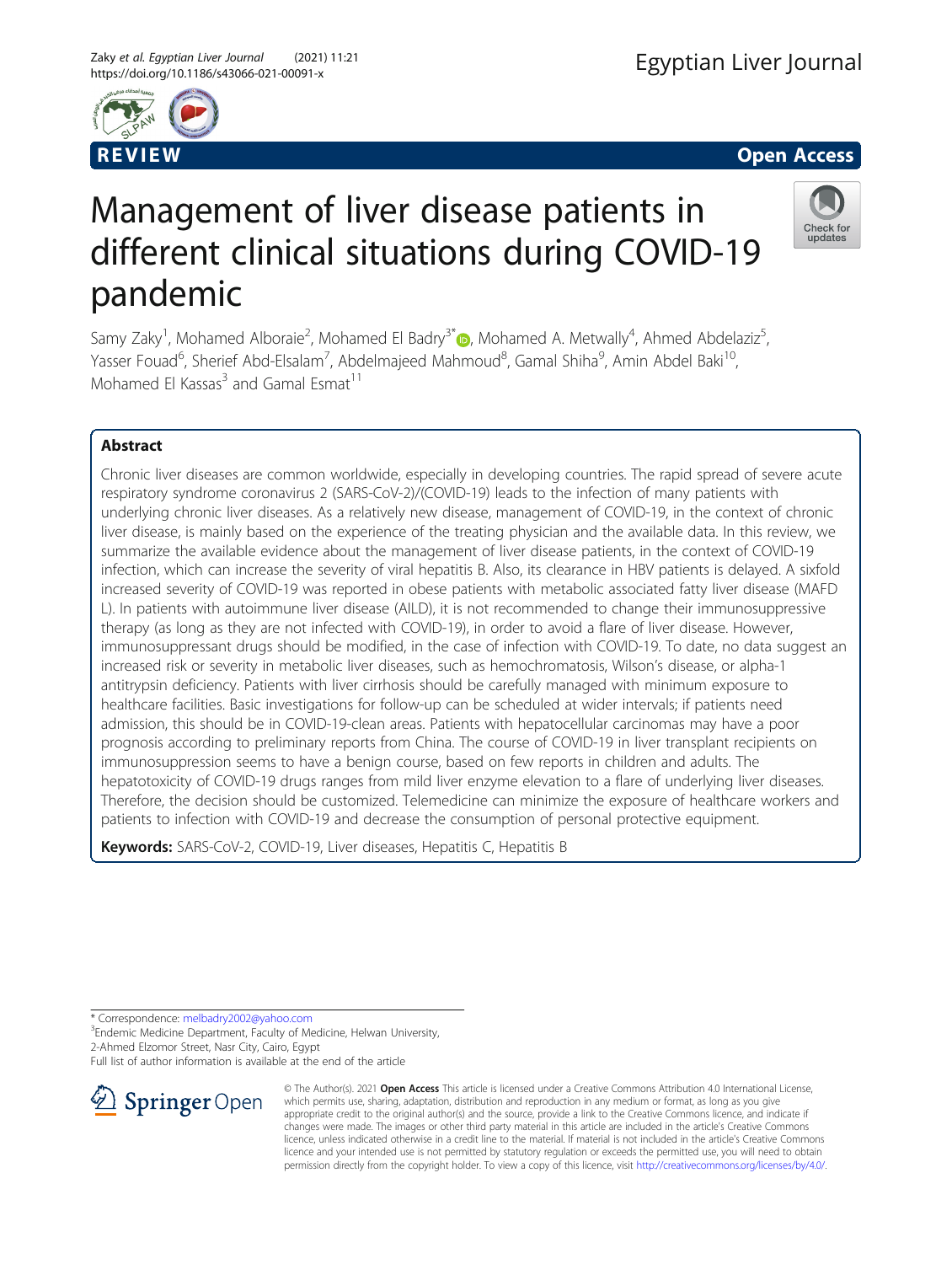# Background

The recently discovered coronavirus (COVID-19) caused by severe acute respiratory syndrome coronavirus 2 (SARS-CoV-2) has proven its pathogenicity to different organs including (but not limited to) respiratory, gastrointestinal, hematopoietic, renal, and cardiovascular systems  $[1-6]$  $[1-6]$  $[1-6]$ . Liver diseases have been reported to be associated with COVID-19 infection or secondary antiviral drugs used to control it [\[7](#page-9-0)]. Initial reports from China showed that liver enzyme derangements could occur in a considerable percentage (14–54%) of patients with COVID-19 infection [\[8](#page-9-0)]. The liver function test derangement was not limited to the elevation of aspartate aminotransferase (AST) and alanine aminotransferase (ALT) only. However, there was also evidence of abnormalities of alkaline phosphates, gamma-glutamyl transpeptidase, total bilirubin, albumin, and prothrombin time, which may reflect a direct effect of SARS-CoV-2 on hepatocytes [[9\]](#page-9-0). Although most cases of liver enzyme derangement associated with COVID-19 can be transient and self-limited [[8](#page-9-0)], cases of acute and chronic liver failure resulting from COVID-19 infection have been reported in patients with decompensated alcoholic and non-alcoholic liver cirrhosis [\[10,](#page-9-0) [11\]](#page-9-0). COVID-19 could lead to hepatorenal syndrome and may urge liver transplantation (LT) in infected patients with underlying advanced chronic liver disease (CLD) [\[11](#page-9-0)]. Patients with viral hepatitis, coinfected with COVID-19, need special care and individualization of treatment decisions. Treatment of newly diagnosed cases of hepatitis C virus (HCV) can be deferred until resolution of COVID-19 infection; however, chronic hepatitis B virus (HBV) patients may be offered treatment to prevent the flare of hepatitis B, which is frequently reported in cases of coinfection with COVID-19, especially if they were treated with tocilizumab or corticosteroid [[12\]](#page-9-0). On the other hand, the presence of metabolic associated fatty liver disease (MAFLD) was an independent factor for the severity of COVID-19 in a series of non-diabetic patients infected with COVID-19, indicating that the relationship between liver disease and COVID-19 is bidirectionally detrimental [[13\]](#page-9-0).

#### COVID-19 and viral hepatitis

There are relatively low screening rates for the most common viral hepatitis, HBV, and HCV in most diagnosed COVID-19 cases, especially in low and middle socioeconomic countries. Active screening is crucial for studying the clinical and epidemiological manifestations that could negatively affect public health efforts [[14](#page-9-0)]. A 3% prevalence rate of having CLD in COVID-19 patients was observed in a meta-analysis from different reports from China, but this meta-analysis did not provide data on the prevalence of HBV and HCV infections in particular [[15\]](#page-9-0). Despite that, HBV is common in China, where COVID-19 was first reported. The impact of COVID-19 infection on the clinical course of HCV and HBV is of great concern. It is worth, mentioning that COVID-19 has been infrequently reported in patients with either HBV or HCV infections in the USA. HBV and HCV infections were found in 0.1% and <0.1% of 5700 hospitalized COVID-19 patients from the northeastern USA, respectively  $[16]$ . On the other hand, HBV infection was found in 2.1% of 1099 hospitalized patients from Wuhan, China, and it represented 2.4% of nonsevere cases and 0.6% of severe cases [\[17\]](#page-9-0).

Moreover, a Chinese single-center retrospective study observed that 12.2% of 123 COVID-19 patients had HBV infection, and they developed a more severe course relative to HBV-negative patients and had higher total bilirubin levels (46.7% versus 24.1%); the mortality rate is 13.3% versus 2.8%, respectively [[18\]](#page-9-0). Moreover, Zha et al. noted that the presence of COVID-19 infections on top of chronic HBV infection might delay COVID-19 clearance [[19\]](#page-9-0). Some measures taken for COVID-19 prevention and control, such as social distancing and quarantine, can negatively affect the programs for diagnosis and treatment of HBV and HCV [\[20,](#page-9-0) [21](#page-9-0)]. As such, the treatment of viral hepatitis-infected patients can be affected by the closing of some private clinics and decreasing the number of working primary care clinics and general practitioners, who are now involved in the management of COVID-19 [[19\]](#page-9-0). Therefore, increasing people's awareness becomes the cornerstone in the elimination programs of viral hepatitis, as it provides more case finding and, hence, proper management.

Karimi-Sari and Rezaee-Zavareh noticed that hepatitisrelated research articles published in PubMed, for example, during the COVID-19 era, are markedly decreased; this may clarify our idea about the impact of COVID-19 on the elimination programs of viral hepatitis [[22\]](#page-9-0). Some reports suggested an approach for the treatment of patients with HBV or HCV during the era of COVID-19 either infected with COVID-19 or not based on the liver condition and the treatment experience [\[11](#page-9-0)]. Finally, there is no considerable published data regarding HEV or HAV and COVID-19. However, we appreciate systematic and integrated screening of HBV and HCV in COVID-19-confirmed patients; also, we advise developing relevant guidelines for management based on research, in order to understand the epidemiological pattern of viral hepatitis-COVID-19 coinfection.

# Metabolic associated fatty liver disease and COVID-19

A recent study reported that non-alcoholic fatty liver disease (NAFLD) was more prevalent in patients with severe compared with those with non-severeCOVID-19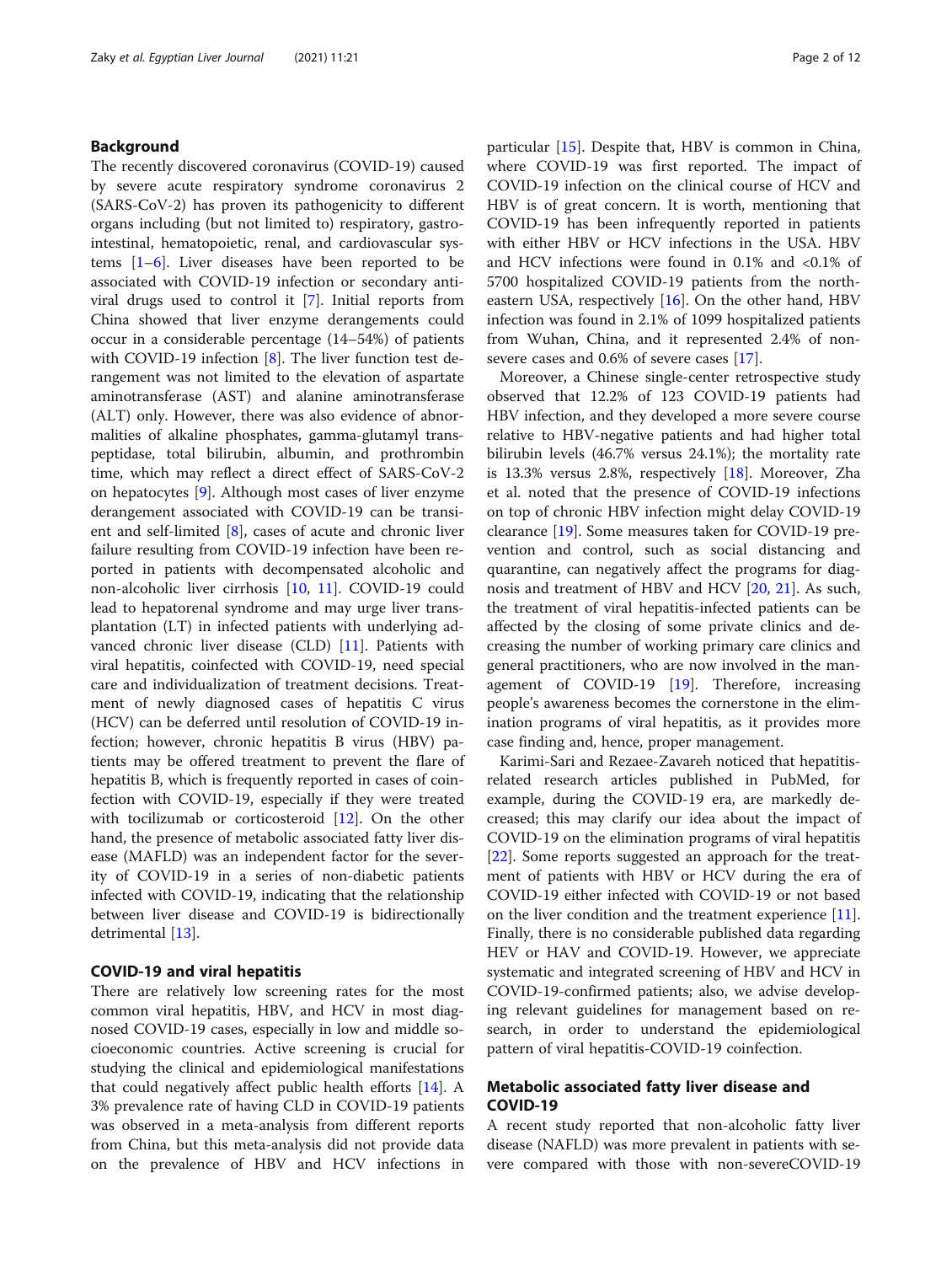illness [\[23](#page-9-0)]. MAFLD (metabolic dysfunction-associated fatty liver disease) recently replaced the term NAFLD [[24\]](#page-9-0). The severity of MAFLD is determined by the severity of liver fibrosis [[25,](#page-9-0) [26\]](#page-9-0). Nearly a 3-fold increased risk for severe COVID-19 was reported in obese patients with a direct relationship between increased BMI and the proportion of patients with severe illness [\[12\]](#page-9-0). Since obesity is an essential criterion in MAFLD patients, the risk of severe illness in MAFLD patients was highlighted in another study [\[27](#page-9-0)]. A 6-fold increased severity of COVID-19 was reported in obese patients with MAFLD. This increased risk was reported after adjustment for confounders. These findings are distinct, suggesting that the risk of COVID-19 severity, due to obesity, is significantly higher in those with MAFLD [[2\]](#page-8-0). Interleukin-6 (IL-6), which is produced in large amounts in patients with severe COVID-19 and is considered a primary factor in triggering cytokine storm, is correlated with increased inflammatory activity (systemic inflammatory response, respiratory distress syndrome-induced hypoxia, or multiple organ dysfunction) in patients, particularly those with obesity [\[27](#page-9-0), [28](#page-9-0)]. Another explanation was related to the reduced adiponectin or the altered secretion of inflammatory lipid mediators in obese patients with MAFLD [[29](#page-9-0)].

In a cohort of 310 patients with confirmed COVID-19, a total of 94 patients were diagnosed with MAFLD. In this study, investigators found that patients with MAFL D with intermediate or high fibrosis 4 (FIB-4) scores were older and more obese and have a higher prevalence of diabetes, a higher level of liver enzymes, a higher level of C-reactive protein (CRP), and a lower level of lymphocyte count compared to patients without MAFL D or with low FIB-4 scores. Moreover, patients with MAFLD and increased scores of fibrosis were more likely to have severe COVID-19 illness, irrespective of the presence of metabolic abnormalities. In the same context, the presence of severe fibrosis in patients with MAFLD may exacerbate the virus-induced cytokine storm [[30](#page-9-0)]. In another study on non-diabetic patients, MAFLD was associated with a fourfold increase in the severity of COVID-19 with adjusted age, gender, and other comorbidities [\[12](#page-9-0)].

The dysregulated hepatic innate immunity in patients with MAFLD may contribute to the pathogenesis of COVID-19. Abundant expression of ACE2 receptors was found in the enterocytes of the small intestine. This could be another portal of entry to COVID-19. In this context, one quarter of the COVID-19 patients are complaining of gastrointestinal manifestations, such as diarrhea and abdominal pain, without cough with positive COVID-19 RNA in fecal and respiratory specimens concomitantly [\[31](#page-9-0)]. Obesity and MAFLD are also associated with increased production of pro-inflammatory cytokines, such as TNF-α by adipose cells and Kupffer cells; this leads to the increased likelihood of symptomatic COVID-19 infections [\[32](#page-9-0), [33](#page-9-0)]. Another study reported that MAFLD is not associated with changes in liver expression of genes implicated in COVID-19 infection. Therefore, the elevated liver enzymes and deranged liver function tests in patients with MAFLD and COVID-19 cannot be explained by increased liver COVID-19 uptake and unlikely to be related to direct cytopathic effect [\[30](#page-9-0)]. Further studies are needed to enhance our understanding of the link between the dysregulated hepatic innate immunity and COVID-19.

# Autoimmune liver disease

Autoimmune liver disease (AILD) is a group of diseases that include autoimmune hepatitis (AIH), primary biliary cholangitis (PBC), primary sclerosing cholangitis (PSC), and overlap syndrome. Although the diagnosis of AIH is based on histological abnormalities (interface hepatitis), characteristic of clinical and laboratory findings (elevated AST and ALT levels and increased serum IgG concentration), and the presence of one or more characteristic autoantibodies [\[34](#page-9-0)–[36\]](#page-9-0), the diagnosis of new AIH cases and starting medication strategy during the COVID pandemic could be subject to change. Histopathological characteristics that necessitate hospital visits and liver biopsy, which could constitute a risk of COVID-19 infection for those patients, can be waived and only depending on high clinical and laboratory precautions for starting empirical treatment with a corticosteroid. Confirmation of the diagnosis can be done by liver biopsy, after the regression of COVID-19 pandemic, or by the presence of relapse during the withdrawal from treatment [[37\]](#page-9-0). Although COVID-19 infection is associated with ALT and AST elevation in 14–53% of the population, especially in hospitalized patients, most of whom have mild elevation up to twofolds. In rare occasions, some patients may have severe hepatitis [[7](#page-9-0), [16](#page-9-0), [38](#page-9-0), [39](#page-9-0)]. Thus, COVID-19 infection should also be considered, when evaluating patients with elevated ALT and AST. When there is a high indication of immunosuppression, as in the case of AIH, the medication should start, regardless of the patient is infected or not infected with COVID-19. The data from previous studies about the mortality of patients on immunosuppressive therapy, who had been infected with other coronaviruses (i.e., severe acute respiratory syndrome coronavirus (SARS-CoV), or Middle East respiratory syndrome coronavirus (MERS-CoV)), showed that the case fatalities in patients who were undergoing transplantation, chemotherapy, or other immunosuppressive treatments, at any age, were not different from the general population [\[40](#page-9-0)]. Data from Bergamo in Northern Italy with a high COVID-19 infection rate showed that patients with AILD on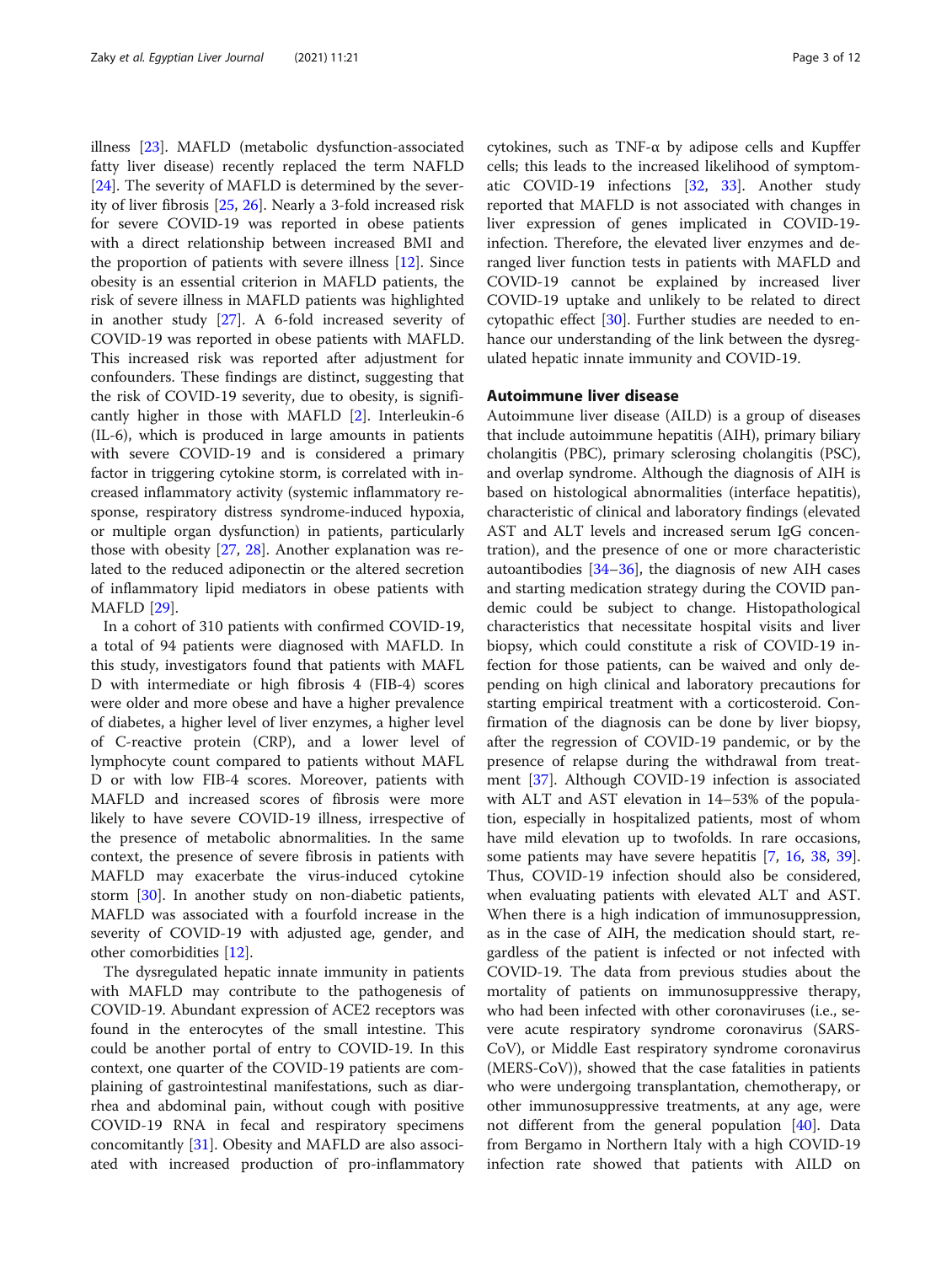immunosuppressive therapy have a similar rate of infection and case fatality, as found in the general population in the same area  $[2]$  $[2]$ . Immunosuppressive medication may, even, have a protective effect against severe COVID-19 infection complications, which are suspected to occur due to the cytokine storm [[41](#page-10-0)]. That is why the European Association for the Study of the Liver and the American Association for the Study of Liver Diseases (EASL and AASLD) came against reducing immunosuppressive drugs for AILD patients, if they have not been infected with COVID-19. Additional reduction of immunosuppressive therapy may lead to more risky conditions with the flare-up of hepatitis that necessitates higher doses of corticosteroid with more susceptibility to infection [\[1](#page-8-0), [42\]](#page-10-0). Data about patients with AILD on immunosuppressive therapy, who have been infected with COVID-19, are limited. Other healthcare organizations, such as the Centers for Disease Control and Prevention (CDC), considered patients on immunosuppressive therapy to be at higher risk for severe illness from COVID-19 and have prolonged the shedding of the virus [\[43](#page-10-0)]. Although there are no clear guidelines regarding the management of immunosuppressive therapy in AILD patients infected with COVID-19, the rule of thumb is no reduction of immunosuppressive therapy unless a confirmed infection, fever, and lymphopenia are found. The AASLD recommendations were as follows: in immunosuppressed liver disease patients with COVID-19, consider the following:

- Minimizing the dosage of high-dose prednisone but maintaining a sufficient dosage to avoid adrenal insufficiency.
- Reducing azathioprine or mycophenolate dosages, especially in the setting of lymphopenia, fever, or worsening pneumonia attributed to COVID-19.
- Reducing, but not stopping, daily calcineurin inhibitor dosage, especially in the setting of lymphopenia, fever, or worsening pulmonary status attributed to COVID-19 [[41](#page-10-0)].

A more detailed recommendation report about the management of patients on immunosuppressive medication was published by the Beijing Working Team for liver transplantation. Although it is targeting livertransplanted patients, it can be applicable to AILD patients on immunosuppressive therapy. The recommendations were as follows:

- No need to adjust the dose of immunosuppressive drugs in patients without COVID-19.
- For patients with mild to moderate COVID-19, keep current immunosuppressant dosage and closely monitor the patient's condition. Avoid prescription

of medications that cause significant fluctuations in tacrolimus plasma concentrations.

- For patients with severe or rapidly progressing COVID-19, reduce the amount of calcineurin inhibitor and consider stopping anti-metabolic drugs as mycophenolate and azathioprine.
- If decided to reduce the dose of steroids, keep at least a daily dose of 10 mg prednisone or equivalence to avoid adrenal insufficiency.
- Corticosteroids or other immunosuppressive therapies can be re-initiated with caution when the potential benefits outweigh their discontinuation [[44](#page-10-0)].

Patients with AILD, who have cirrhosis or one of it is complications, should be treated according to the recommendation of treatment of complications of cirrhosis during the COVID-19 epidemic [\[45](#page-10-0)].

# Metabolic liver diseases

# Hemochromatosis

In light of previous evidence, people with genetic hemochromatosis are not at increased risk of contracting COVID-19 infection. So, the only risk of infection depends on the patient's behavior with the best protective measures being to stay home and practice social distancing. However, the most critical question is whether this particular category of patients will be at high risk of complications, if they contract COVID-19 infection [[1,](#page-8-0) [46\]](#page-10-0), ([https://www.haemochromatosis.org.](https://www.haemochromatosis.org.uk/cornonavirus-update-march-2020) [uk/cornonavirus-update-march-2020\)](https://www.haemochromatosis.org.uk/cornonavirus-update-march-2020).

As COVID-19 is a novel virus, its interactions with people with genetic hemochromatosis have not been specifically studied; however, people who are at increased risk of complications are those with advanced age or with cardiac, liver, or comorbid disease. Theoretically speaking, this special category of patients, if they have diabetes, a heart condition, or liver cirrhosis, is at increased risk of complications [[47](#page-10-0)–[49](#page-10-0)].

Venesection must be delayed if the patient contracts coronavirus infection or is self-isolated; in this case, the patient has to avoid attending to his general practitioner or the hospital or even to blood donation centers to avoid transmission of infection to others, including the medical teams. If the patient is in good health, he can attend his session of venesection unless he has been instructed by the local health authority not to attend ([https://www.haemochromatosis.org.uk/cornonavirus](https://www.haemochromatosis.org.uk/cornonavirus-update-march-2020)[update-march-2020](https://www.haemochromatosis.org.uk/cornonavirus-update-march-2020)), [[50](#page-10-0)].

## Wilson disease

Wilson's disease does not appear to increase the risk of contracting COVID-19. There is a common belief between scientists, with insufficient evidence, that patients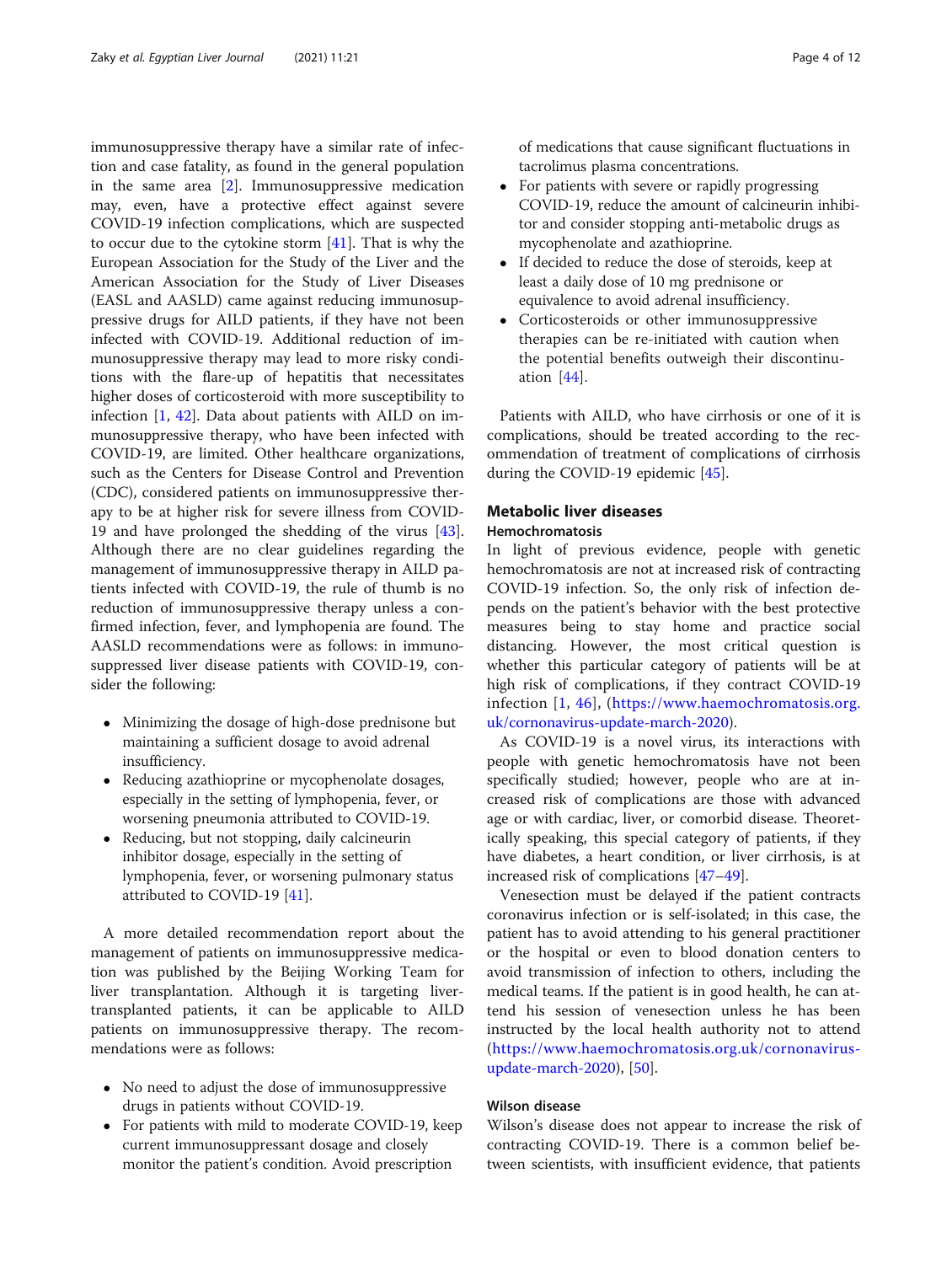with well-controlled Wilson disease are not highly susceptible to COVID-19 than the general population. As COVID-19 is a novel virus, its interactions with people with Wilson disease have not been specifically studied; however, people at increased risk of complications are those with advanced age, severe liver, heart disease, and renal failure or comorbid disease. Therefore, theoretically speaking, this special category of patients, if they have liver cirrhosis or severe comorbid disease, is at increased risk of complications [[45](#page-10-0), [51](#page-10-0)–[53](#page-10-0)].

Patients with Wilson disease are strictly advised not to stop their medications to avoid exacerbation of the disease. Dose adjustment may be considered, if copper control is excellent and low copper status causes a decrease of white blood cells after consultation with the treating physician [[51,](#page-10-0) [53\]](#page-10-0).

## Alpha-1 antitrypsin deficiency

Since COVID-19 primarily causes fever and respiratory symptoms and often leads to pneumonia in exposed people, people with alpha-1 are more likely to be particularly vulnerable to coronavirus infection. Alpha-1 deficiency affected lung disease, or those who have had a lung transplant are among the groups that are most at risk of severe complications, if they become infected [[54\]](#page-10-0). This particular category of vulnerable patients should strictly follow the preventative actions to stay home, practice social distancing, and avoid contact with patients with respiratory illness [\[53](#page-10-0)]. Finally, for those with Alpha-1 who are treated with augmentation treatment, the Plasma Protein Therapeutics Association (PPTA) stated that there was no risk of transmission of COVID-19 through injection of the plasma product. To date, there have been no delays in augmentation treat-ment supply, due to COVID-19 [\[54](#page-10-0)].

#### Liver cirrhosis

The following guidelines were recommended for the management of patients with liver cirrhosis, during the COVID-19 pandemic, by the latest European Association for the Study of the Liver (EASL) and the European Society of Clinical Microbiology and Infectious Diseases (ESCMID) position paper [[55\]](#page-10-0).

# For patients without COVID-19

Outpatient care:

- Visits to specialized liver centers can be postponed, and these centers should provide accessible contact information for local healthcare providers to facilitate good co-operation in the management of patients with liver cirrhosis.
- Use telemedicine consultations, by phone, wherever possible.
- Routine follow-up laboratory testing can be performed locally, e.g., through primary care physicians; its frequency needs careful individual risk-benefit considerations.
- Hepatocellular carcinoma (HCC) surveillance: abdominal ultrasound examination can be deferred based on available resources (including the availability of therapeutic options in case of HCC diagnosis), at the center and the individual risk assessment. Patients with increased risk, such as patients with elevated alpha-fetoprotein levels and advanced cirrhosis with chronic hepatitis B virus infection, may be prioritized if resources are limited [[44](#page-10-0)].
- Screening for varices: depending on available resources, screening for varices by esophagogastroduodenoscopy (EGD) should be reserved for patients at risk of variceal bleeding, such as patients with a history of variceal bleeding or signs of significant portal hypertension (ascites, splenomegaly, and platelet count <100,000/μl). Noninvasive risk assessment for the presence of varices can be used to stratify the portal hypertensive status of the patients [[56](#page-10-0)].
- Guidelines on prophylaxis of spontaneous bacterial peritonitis and hepatic encephalopathy, in patients with decompensated cirrhosis, should be carefully followed to prevent decompensation and avoid hospital admission during this pandemic.
- Include testing for SARS-CoV-2 in any patients with acute decompensation of their liver status or patients with acute on top of chronic liver cell failure.
- Emphasis on the importance of vaccination of the patients for streptococcus pneumonia and influenza.

## Inpatient care:

 Many patients will require inpatient care during the COVID-19 pandemic for decompensation or other complications like variceal bleeding, spontaneous bacterial peritonitis, and hepatic encephalopathy. General measures to prevent SARS-CoV-2 exposure and infection will be of utmost importance for these patients. Depending on the local infrastructure, the implementation of COVID-19-clean wards or hospitals is warranted. Wherever possible, patients with liver cirrhosis requiring inpatient care for non-COVID-19 causes should be admitted to COVID-19-clean wards or hospitals [\[44\]](#page-10-0).

# For patients with COVID-19

General considerations: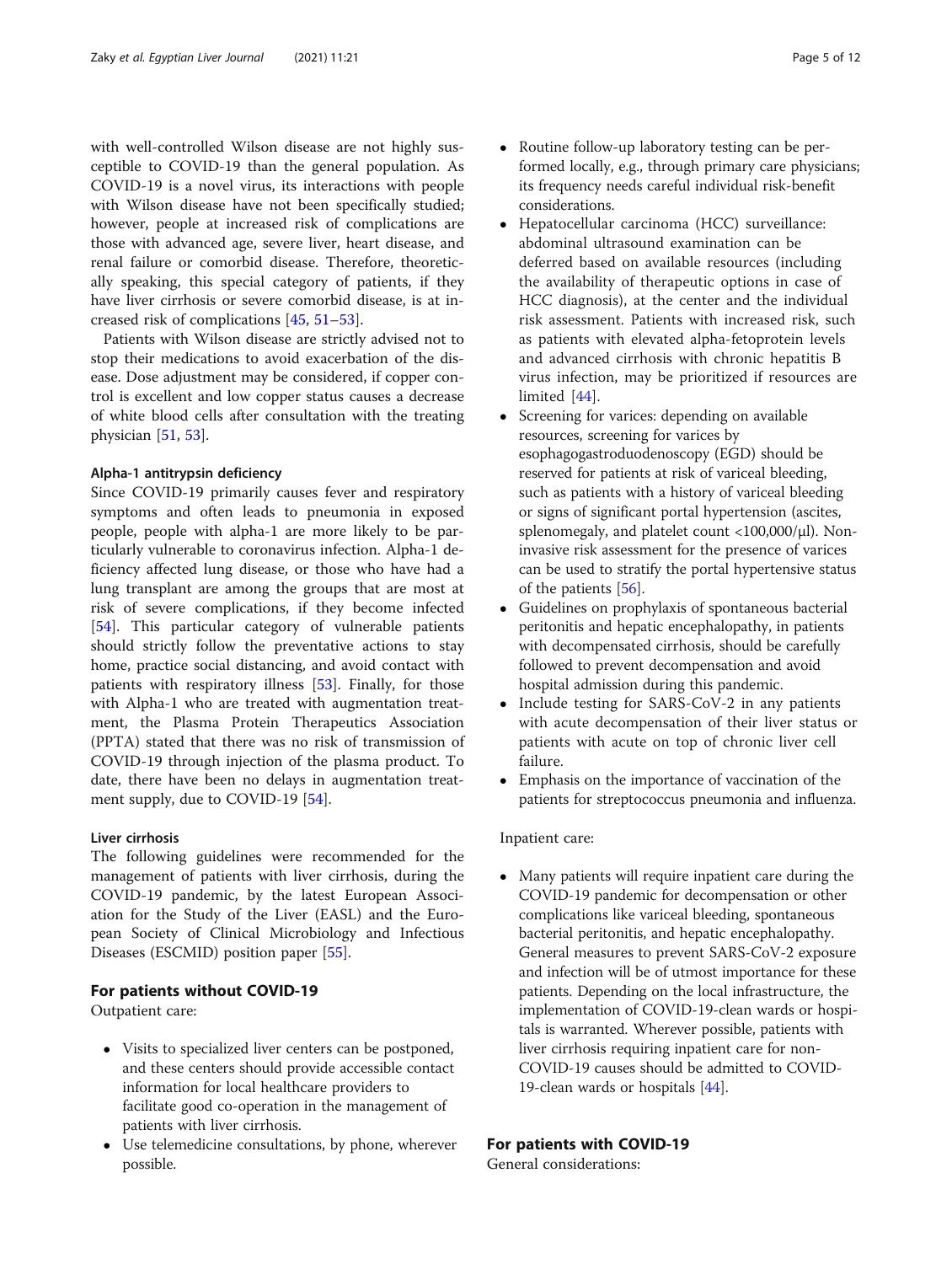- Consider early admission according to the presence of additional risk factors and inclusion in clinical trials and (experimental) antiviral therapy of COVID-19 following local guidelines.
- Treatment for cirrhosis-associated complications, such as portal hypertension, ascites, hepatic encephalopathy, and spontaneous bacterial peritonitis, should be continued.
- Avoid acetaminophen overdosing (2–3 g/day is considered safe in patients with cirrhosis, without current alcohol consumption) and avoid the use of non-steroidalanti-inflammatory drugs in patients with cirrhosis and portal hypertension [\[57\]](#page-10-0).
- Anticoagulants can be used in patients with liver cirrhosis in the absence of absolute contraindications, keeping in mind the status of varices in this group of patients before starting anticoagulants [\[58](#page-10-0)].
- Endoscopic procedures in patients with COVID-19 should be limited to emergencies, such as gastrointestinal variceal bleeding.
- HCC surveillance should be deferred until after recovery from COVID-19.

Specific treatment considerations:

Although there are currently no drugs approved for COVID-19, several repurposed drugs have been tested in recent weeks, and many are still under investigation [[59\]](#page-10-0). However, the use of these drugs in patients with liver cirrhosis had possible potential adverse events.

- Chloroquine/hydroxychloroquine: these drugs are not usually associated with hepatotoxicity and an infrequent cause of clinically significant acute liver injury [\[60\]](#page-10-0).
- Lopinavir/ritonavir: not recommended to be used in patients with decompensated liver cirrhosis [[61](#page-10-0)].
- Favipiravir/favilavir: no data available on their use in patients with liver cirrhosis.
- Remdesivir: no data available on its use in patients with liver cirrhosis. Reportedly, it can cause raised liver enzymes [\[62](#page-10-0)].
- Tocilizumab: reportedly, it could cause raised liver enzymes, rarely linked to severe liver injury, and better not to be used in patients with decompensated cirrhosis [\[63\]](#page-10-0).
- Convalescent plasma: no data available on its use in patients with liver cirrhosis.

# Management of hepatocellular carcinoma in the time of COVID-19

HCC represents the sixth most common cancer world-wide [[44\]](#page-10-0). HCC surveillance is associated with both early tumor detection and improved survival [[44](#page-10-0), [64\]](#page-10-0). Patients with HCC are, theoretically, at increased risk for severe COVID-19, either due to malignancy or treatment. COVID-19 was reported in 28 cancer patients from China. Two of them (7%) with HCC are at high risk of poor outcomes in comparison with non-infected patients according to age, comorbidities, and underlying cirrhosis [[64\]](#page-10-0). Moreover, patients with non-hepatic malignancies who underwent recent chemotherapy were associated with worse COVID-19 outcomes [[65\]](#page-10-0). Currently, clinical activities are being reduced to decrease the risk of transmission and to reserve healthcare workers for facing the pandemic. However, it is accepted that more intensive attention should be paid to patients with cancer during the COVID-19 crisis, both for reducing the risk of severe acute respiratory syndrome-relatedCOVID-19 infection and ensuring appropriate cancer patient management programs.

The following are the recommendations regarding HCC management during the COVID-19 pandemic;

 $\geq$  Surveillance should be continued for those at risk (cirrhosis, chronic HBV) as scheduled, although a 2 month delay may be reasonable [\[44](#page-10-0)].

 $\geq$  The multidisciplinary meetings are conducted by conference calls to reduce the risk for healthcare operators without delaying decisions [\[66\]](#page-10-0).

 $\triangleright$  Proceed with liver cancer treatments or surgical resection, whenever possible, rather than delaying them due to the pandemic [\[67\]](#page-10-0).

 $\geq$  Locoregional treatment (LRT) is preferred when applicable, and surgery should be left only as a salvage option for those who fail to complete radiological response or are not appropriate for LRTs [\[44\]](#page-10-0).  $\geq$  LT should be reserved for patients with a high risk of dropout, due to the shortage of intensive care unit bed availability and the dramatic reduction in the donor pool; LRT, whenever possible, may be used as a bridge treatment to reduce the risk of disease progression, during the waiting period [\[34\]](#page-9-0).

 $\geq$  Palliative treatments, such as trans-arterial chemo (radio) embolization (TACE, TARE), are maintained; however, in old ages (>80 years) or patients with comorbidities, palliative should be delayed, weighing the oncological benefit versus the risk of exposure to SARS-CoV-2  $[66]$  $[66]$  $[66]$ .

 $\geq$  Imaging techniques carried out for diagnosis, staging, or follow-up should be revised via telemedicine. Radiological follow-up is scheduled as usual, but postponed up to 3 months, in elderly patients and those with comorbidities [\[66\]](#page-10-0).

 $\ge$  The COVID-19 test is carried out in all patients 1 day before admission; only negative patients are admitted to dedicated rooms in the ward (to protect them against nosocomial COVID-19 infection) [[54\]](#page-10-0).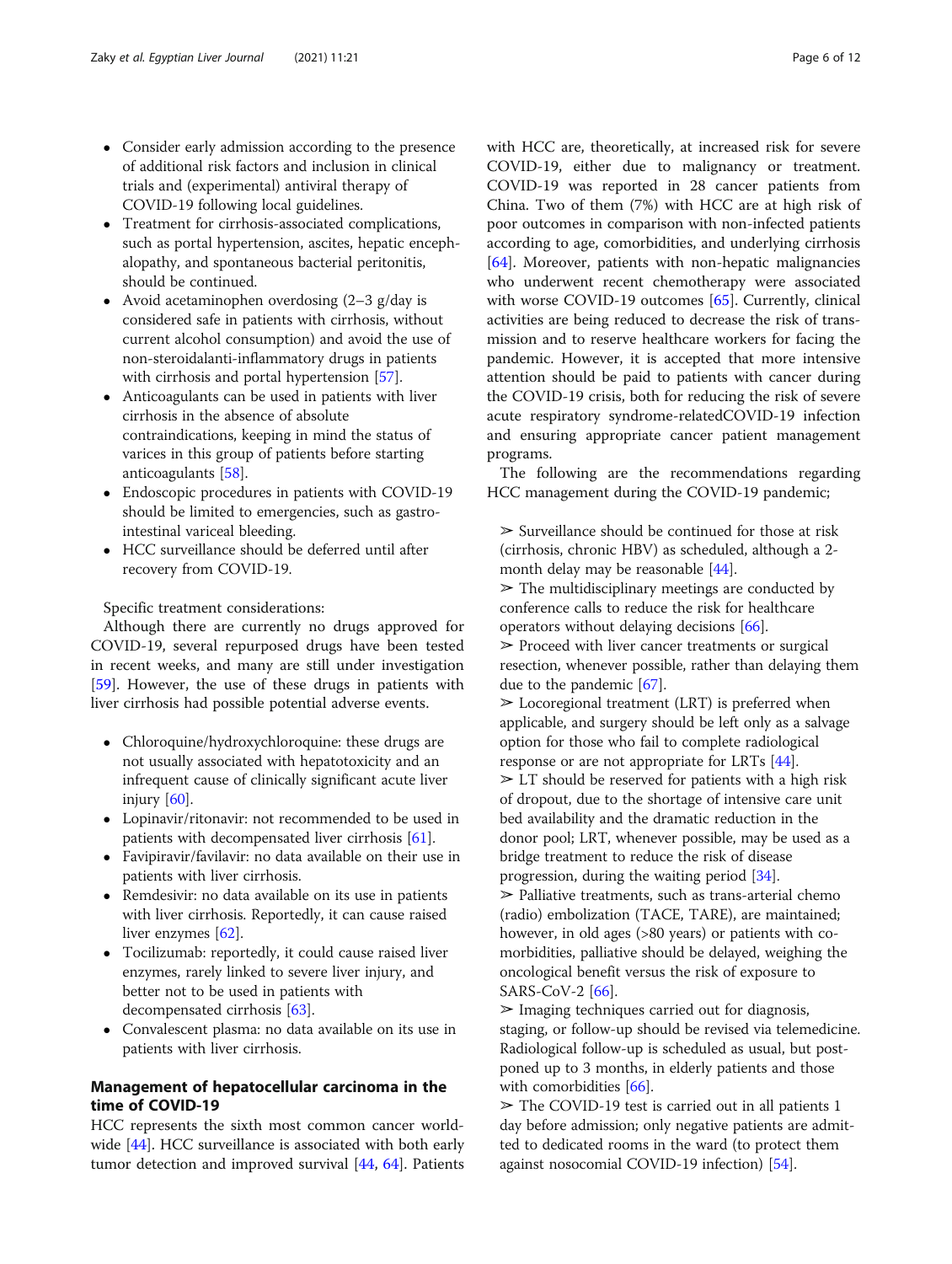## COVID-19 and liver transplantation

LT remains the only curative treatment for selected patients with end-stage liver diseases and acute liver failure. Survival rates have improved significantly in the last 25 years [\[68](#page-10-0)]. Advances in surgical techniques, the introduction of new immunosuppressive agents, and the early diagnosis and management of complications after LT are the main factors contributing to such great success [\[69](#page-10-0)]. COVID-19 virus can remain viable and infectious in aerosols for hours and on surfaces up to days (depending on the inoculum shed), which raises the concern of nosocomial spread [\[70\]](#page-10-0). Moreover, patient-to-patient and patient-to-healthcare worker infections have been described. It is unknown whether COVID-19 can be transmitted parenterally or not; nevertheless, screening of all blood or organ donors is recommended [\[71](#page-10-0)]. Theoretically, liver transplanted patients may have a more significant viral burden and prolonged shedding of the virus resulting in higher infectivity and potential spread to other individuals, including healthcare workers. There is a risk of the donor to recipient transmission of COVID-19 [\[34](#page-9-0)]. The impact of immunosuppression in the post-transplant setting is currently unknown; however, there is a concern that immunocompromised patients are at a higher risk of morbidity and mortality due to COVID-19 infection, although data on COVID-19 in liver transplant patients are scarce [\[34,](#page-9-0) [71\]](#page-10-0). A case series, from Italy, showed that children who had received liver transplants, despite being immunosuppressed, were not at increased risk of severe pulmonary disease than the general population suggesting that immunosuppression may protect against cytokine storm induced by COVID-19, which is responsible for the severe illness [[72\]](#page-10-0). More over, three of 111 long-term liver transplant survivors (transplanted more than 10 years ago) have died following severe COVID-19 disease. All three were male, older than 65 years, receiving antihypertensive drugs, overweight (BMI >28  $\text{kg/m}^2$ ), with hyperlipidemia and diabetes (median HbA1c of 6.9%), and their immunosuppressive regimen had been gradually tapered off, with deficient concentrations of calcineurin inhibitors. By contrast, three of 40 recently transplanted (i.e., within the past 2 years) patients have tested COVID-19 positive, and although quarantined, all are experiencing an uneventful course of disease [\[73](#page-10-0)]. It was noticed that, despite concerns that liver transplant (LT) recipients may be at high risk of unfavorable outcomes from COVID-19 due to the high prevalence of co-morbidities, immunosuppression, and aging, a detailed analysis of their effects in large studies is lacking [\[74](#page-10-0)]. Other challenges also need to be considered: the dramatic reduction in the donor pool during the pandemic, risk of infection on the healthy donor with hospital admission, the scant ICU beds available, and the drug-drug interactions between immunosuppressive medications and COVID-19 therapy [\[43](#page-10-0)].

## Recommendations

A- Before liver transplantation

➢ All donors (deceased and living donors) and recipients must be tested for COVID-19 at the time of urgent transplant using nasopharyngeal swab in approved laboratories [\[70\]](#page-10-0). Moreover, a rapid test for the transplantation team is highly recommended [\[74\]](#page-10-0).

 $\geq$  A detailed history regarding exposure history, fever, and respiratory symptoms should be reviewed. Additional data including chest imaging and inflammatory markers (e.g., Creactive protein, ferritin, IL-6) should be considered to minimize the significant falsenegative testing rate [\[75\]](#page-10-0).

 $\geq$  COVID-19-positive transplant candidates may be considered for transplantation at least 14–21 days after symptom resolution and 1 or 2 negative COVID-19 diagnostic tests [\[75\]](#page-10-0).

 $\triangleright$  Preventing transmission from an infected patient to a healthcare worker and vice versa is of great importance. Current recommendations are for both droplet and airborne precautions for infection control, in the hospital setting. Social distancing by widening the patients' waiting areas, frequent hand washing, cleaning frequently touched surfaces, following cough etiquettes, and strict infection control precautions are critical [[34](#page-9-0), [70](#page-10-0)].

 $\geq$  Consider evaluating only patients with HCC or those patients with high Model for End-Stage Liver Disease (MELD) scores, who are likely to benefit from immediate liver transplant listing. Telemedicine can be used for evaluation, whenever applicable [\[75\]](#page-10-0).

 $\geq$  Consider resource utilization, including intensive care unit (ICU) beds, ventilators, personal protective equipment (PPE), and supply of blood products in the decision to proceed with liver transplantation [[34](#page-9-0), [75\]](#page-10-0).

 $\geq$  Moratorium on all non-urgent transplants. Liver transplantation should be restricted only to those with high MELD scores and HCC patients [[70](#page-10-0)]. LRT, whenever possible, should be used as bridge treatment in patients with HCC [[44](#page-10-0)].  $\triangleright$  Pre-procedure consent should include the potential hazard for the acquisition of nosocomial COVID-19 infection [[54\]](#page-10-0).

B- During the procedure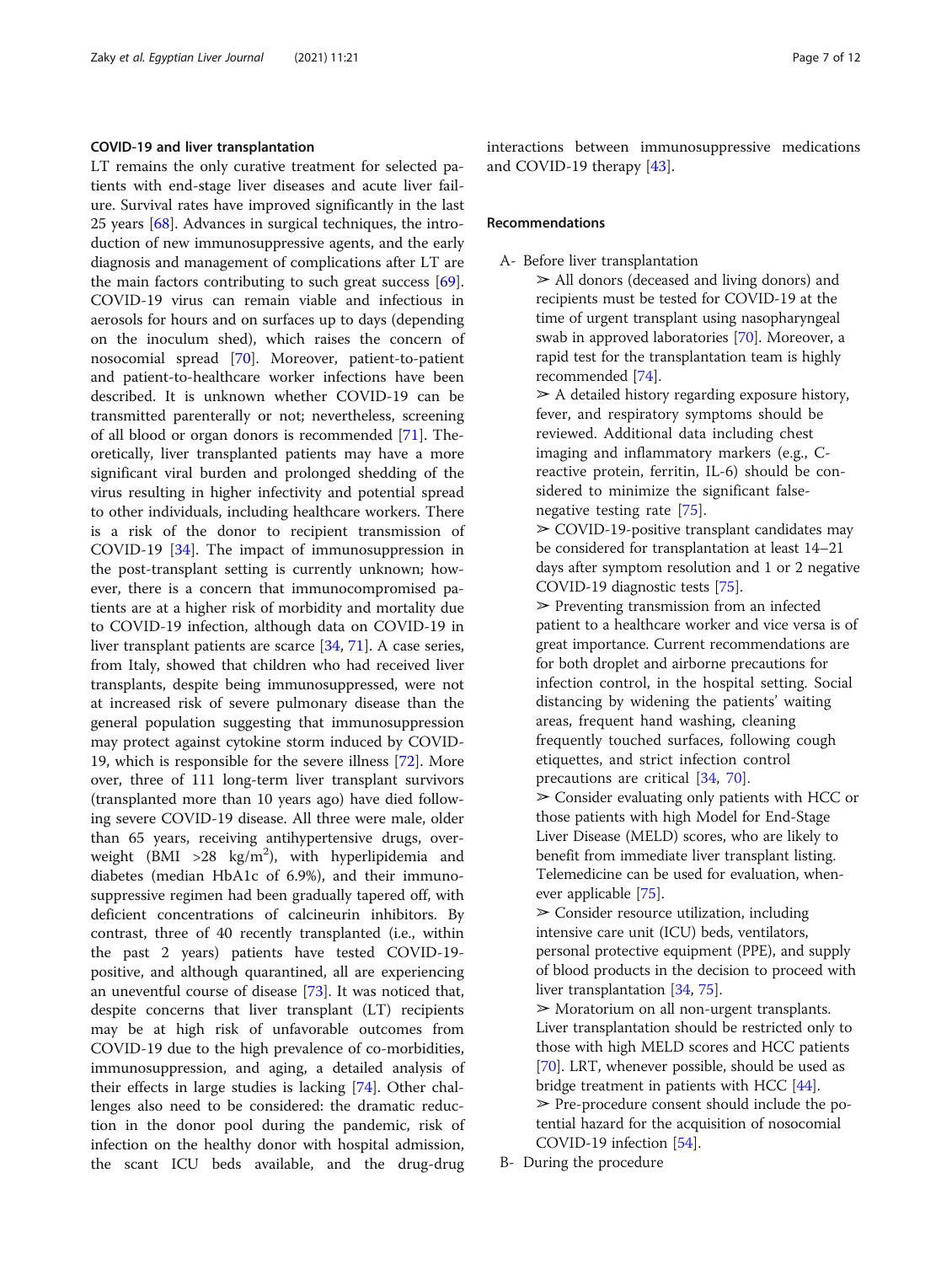$\triangleright$  Strict infection control precautions and the use of (PPE) for all surgical teams are essential [\[76\]](#page-10-0).

C- Post-operative care for liver transplant patients.

 $\geq$  Liver transplant recipients should be admitted to separate wards, with strict implementation of prevention measures [[77](#page-10-0)].

 $\geq$  Limit or even prohibit non-essential team members in the hospital (e.g., students, observers, research staff) to minimize exposure risk and prioritize the use of PPE [[71](#page-10-0)].

 $\geq$  Minimize in-person visits for post-transplant patients, by maximizing the use of telemedicine. However, those patients with post-transplant emergencies should attend hospital, as usual, and should be provided with necessary standard care by the transplant team [[71](#page-10-0)].

 $\geq$  Limit the number of visitors who may see inpatients. Ideally, no visitors should be permitted in patient rooms, except in specific circumstances (e.g., hospice care, pediatrics, a patient being discharged following transplantation) [\[34,](#page-9-0) [71](#page-10-0)].

## Regarding immunosuppressive therapy

- 1- In post-transplant patients without COVID-19:
	- There is no evidence, until now, for the need to modify the immunosuppression protocol. Standard immunosuppression should be followed in the post-transplant period, until further data is available [[71](#page-10-0)].
- 2- In post-transplant patients with COVID-19:
	- The National Institute of Health (NIH) recommends against the routine use of systemic corticosteroids for the treatment of COVID-19 in hospitalized patients, unless they are in the intensive care unit [[78](#page-10-0)]. Minimize the dose of prednisone, but maintain a sufficient dosage to avoid adrenal insufficiency [\[74\]](#page-10-0).
	- Consider reducing azathioprine or mycophenolate dosages, especially in the setting of lymphopenia, fever, or worsening pneumonia attributed to COVID-19 [\[34](#page-9-0)].
	- Consider reducing, but not stopping daily calcineurin inhibitor dosage, especially in the setting of lymphopenia, fever, or worsening pulmonary status attributed to COVID-19 [\[74\]](#page-10-0).

# Potential telemedicine applications for care of liver disease patients

Telehealth (or telemedicine) service implies providing medical care at a distance where both the patient and his healthcare worker are in geographically distant places. Providing regular face-to-face medical services in clinics and hospitals has been significantly replaced by

telehealth services during the pandemic of COVID-19 [[79\]](#page-11-0). In the hepatology field, telemedicine has been used successfully in treating hepatitis C patients, even before the SARS-CoV-2 pandemic. Extension for Community Healthcare Outcomes (ECHO) project enrolled chronic hepatitis C patients in underserved communities (rural areas or prisons) and treated them, with the help of primary care physicians assisted by hepatologists, from New Mexico University, through videoconference calls [[80\]](#page-11-0). This model has proven to be successful in different parts of the world [\[81](#page-11-0)]. Outpatient follow-up, for stable CLD patients (or compensated cirrhotic), can be scheduled at a longer time with interim visits and laboratory evaluations carried by their local primary care physician, who can consult hepatologists, if needed, through telemedicine [[54](#page-10-0)]. This may decrease the risks for liver disease progression and non-compliance to regular clinic visits for those patients [\[82](#page-11-0)]. Telemedicine can also be applied in a liver transplant setting, allowing faster evaluation and shorter time to put the patients on the waiting list [\[83](#page-11-0)]. Telemedicine can minimize the exposure of healthcare workers and patients to infection with COVID-19 and decrease the consumption of personal protective equipment. However, there is a limitation in preforming formal clinical examination and difficulty to use by some patients [\[78](#page-10-0), [84\]](#page-11-0).

#### COVID-19 treatment and potential hepatotoxicity

In patients with chronic liver disease, possible adverse events have to be considered with the use of COVID-19 treatment regimens [\[54\]](#page-10-0). Remdesivir is a nucleoside analog (NUC) that is approved in the USA for emergency use for COVID-19, which acts as a viral RNA polymerase inhibitor. It inhibits SARS-CoV-2 in vitro [\[85\]](#page-11-0) as well as in case reports of patients with COVID-19 [\[86](#page-11-0)]. A double-blindplacebo-controlled randomized study in 1063 patients confirmed beneficial findings of case reports [[87\]](#page-11-0). There is no experience, so far, in patients with liver cirrhosis. However, based on experience with NUCs in chronic hepatitis B and C, it might be considered as a safer drug than other drug classes [[54\]](#page-10-0). Liver toxicity with ALT elevation is a possible adverse event. No relevant drug-drug interactions are expected [\[88](#page-11-0)]. Other drugs currently under evaluation include chloroquine and hydroxychloroquine that interfere with the cellular receptor ACE2 and act as an endosomal acidification fusion inhibitor. These drugs have long been used for the treatment of malaria, amoebiasis, and autoimmune conditions. Hepatotoxicity, due to hydroxychloroquine, has been described, but it is rare [\[67](#page-10-0)]. Lopinavir/ritonavir is approved protease inhibitors (PIs) for second-line HIV treatment. Many centers have discontinued their experimental use, as there is no proven efficacy of in vivo, in severe COVID-19  $[60]$ . Patients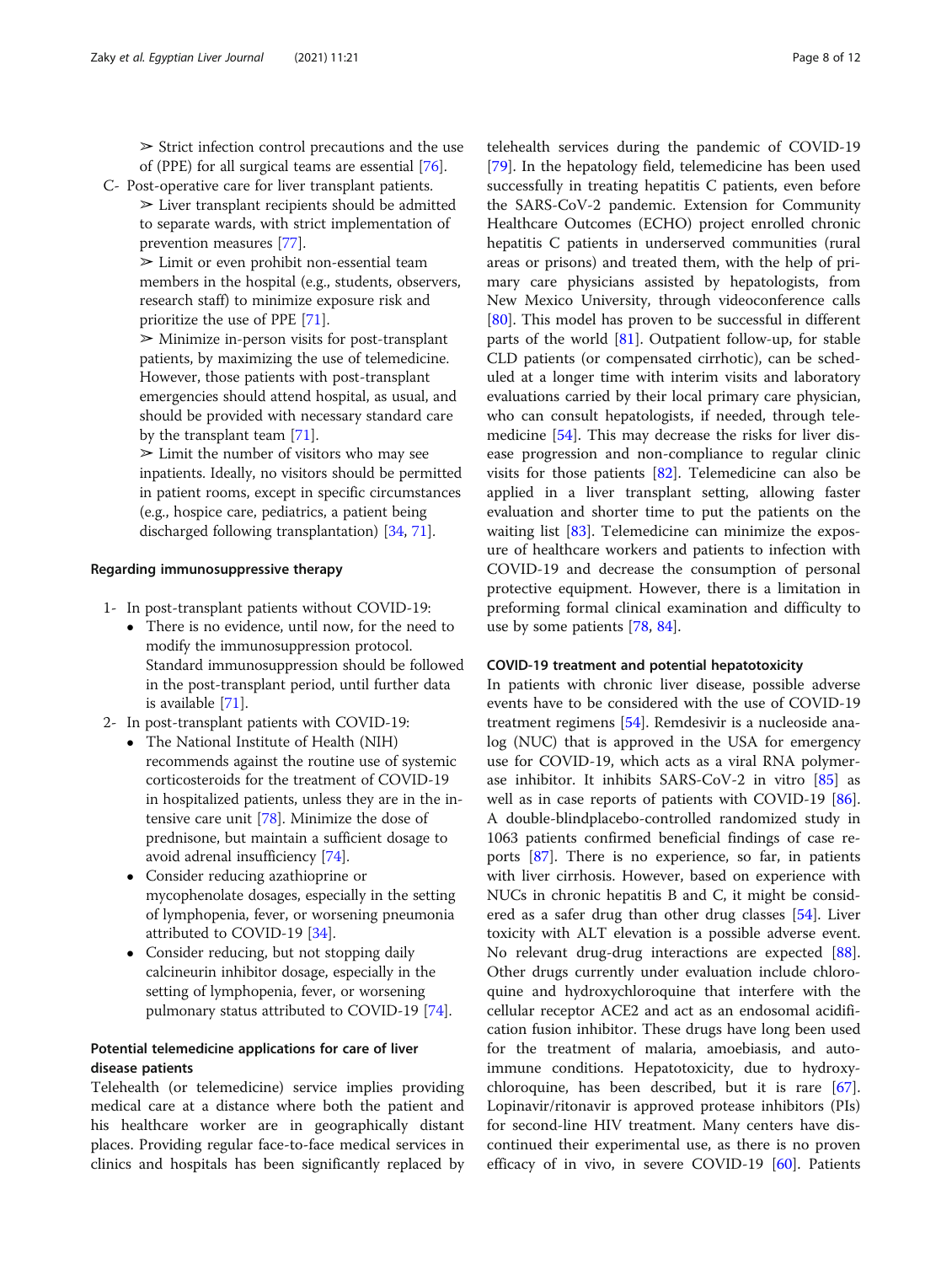<span id="page-8-0"></span>with decompensated cirrhosis should not be treated, based on the experience with protease inhibitors in HCV [[62\]](#page-10-0). Tocilizumab is a humanized monoclonal antibody against the interleukin-6 receptor that works by damping the cytokine release syndrome observed in COVID-19 patients. Liver toxicity in the form of ALT elevations is frequent, but clinically apparent liver injury with jaundice seems to be rare [[89\]](#page-11-0). HBV reactivation is a considerable adverse event in the case of its administration [[90\]](#page-11-0). Moreover, it should not be used in patients with decompensated cirrhosis [\[54\]](#page-10-0). In randomized clinical trials, convalescent plasma did not show clinical benefit, reduce progression to severe COVID-19 or improve the overall mortality [\[91](#page-11-0), [92\]](#page-11-0). There is no experience with convalescent plasma therapy in COVID-19 patients with chronic liver disease [[54\]](#page-10-0). Favipiravir is a guanine analog, that is an RNA-dependent RNA polymerase (RdRp) inhibitor, approved for influenza in Japan. Studies have revealed that favipiravir showed better treatment outcomes in COVID-19 patients in terms of their disease progression and viral clearance [\[92](#page-11-0)]. ALT and AST elevation is a possible side effect, while no data in cirrhosis are available [\[54](#page-10-0)].

# Conclusion

Management of chronic liver disease during the COVID-19 pandemic is challenging. Several patients with underlying chronic liver disease are prone to the rapidly spreading SARS-CoV-2 infection, which can affect their underlying liver disease. Patients with hepatitis B, MAFLD, autoimmune liver disease, and HCC and liver transplant recipients need special attention for follow-up and treatment management. Hepatotoxicity of COVID-19 medications, if managed properly, can be overcome. Telemedicine can help in decreasing contact between patients and potential sources of infection.

#### Abbreviations

ALT: Alanine aminotransferase; AST: Aspartate aminotransferase; AIH: Autoimmune hepatitis; AILD: Autoimmune liver diseases; HBV: Chronic hepatitis B virus; CLD: Chronic liver disease; COVID-19: Coronavirus; EGD: Esophagogastroduodenoscopy; EASL: European Association for the Study of the Liver; ELTR: European Liver Transplant Registry; ESCM ID: European Society of Clinical Microbiology and Infectious Diseases; HAV: Hepatitis A virus; HCV: Hepatitis C virus; HEV: Hepatitis E virus; HCC: Hepatocellular carcinoma; LRT: Locoregional treatment; MAFL D: Metabolic associated fatty liver disease; MERS-Cov: Middle East respiratory syndrome coronavirus; NUC: Nucleoside analog; PPE: Personal protection equipment; PPTA: Plasma Protein Therapeutics Association; PBC: Primary biliary cholangitis; PSC: Primary sclerosing cholangitis; PIs: Protease inhibitors; Rdrp: RNA-dependent RNA polymerase; SARS-Cov-2: Severe acute respiratory syndrome coronavirus 2; TACE, TARE: Trans-arterial chemo(radio) embolization

#### Acknowledgements

Thanks to God who help us to complete this work.

#### Authors' contributions

Introduction: about COVID-19 history and current global numbers (MA). Effect of COVID-19 on the liver: liver enzyme alteration up to liver failure with a hint on pathogenesis (ME). Effect of liver disease on COVID-19 outcome: does liver disease severity make a difference in the prognosis of COVID-19 patients? (Do patients with decompensated cirrhosis with COVID-19 are more likely to die?) (YF). Outpatient management (clinic visits): do we need to see stable patients frequently? Or we can make visits every 3–6 months for example? (SA). In-patient management: what are the indications for admission, precaution required for daily follow-ups and during procedures/surgery, and discharge criteria? (MM). Specific situation: viral hepatitis (AA). Specific situation: alcoholic and non-alcoholic liver diseases (AA). Specific situation: autoimmune liver disease (AM). Specific situation: metabolic liver disease (AA). Specific situation: liver cirrhosis (MM). Specific situation: liver cancer (AA). Specific situation: liver transplant (recommendations for donor and recipient) (YF). Specific situation: coagulopathy (ME). Specific situation: potential telemedicine applications (MA). Revision: SZ, AAb, GS, and GE. All authors read and approved the final manuscript.

## Funding

None

#### Availability of data and materials

Data is available upon request.

#### **Declarations**

Ethics approval and consent to participate Not applicable.

#### Consent for publication

Not applicable.

#### Competing interests

The authors declare that they have no competing interests.

#### Author details

<sup>1</sup>Hepatogastroenterology and Infectious Diseases Department, Al-Azhar University, Cairo, Egypt. <sup>2</sup> Department of Internal Medicine, Al-Azhar University, Cairo, Egypt. <sup>3</sup>Endemic Medicine Department, Faculty of Medicine, Helwan University, 2-Ahmed Elzomor Street, Nasr City, Cairo, Egypt. 4 Hepatology, Gastroenterology and Infectious Diseases Department, Benha University, Benha, Egypt. <sup>5</sup>Hepatogastroenterology and Infectious Diseases, Al-Azhar University, Demiatta, Egypt. <sup>6</sup>Tropical Medicine Department, Minia Faculty of Medicine, Minia University, Minia, Egypt. <sup>7</sup>Tropical Medicine Department, Tanta University, Tanta, Egypt. <sup>8</sup>Tropical Medicine and Gastroenterology Department, Aswan University, Aswan, Egypt. <sup>9</sup>Internal Medicine Department, Faculty of Medicine, Mansoura University, Mansoura, Egypt. <sup>10</sup>Department of Hepatology, National Hepatology and Tropical Medicine Research Institute, Cairo, Egypt. 11Endemic Medicine and Hepatology Department, Faculty of Medicine, Cairo University, Cairo, Egypt.

## Received: 5 November 2020 Accepted: 10 March 2021 Published online: 26 March 2021

#### References

- Wu Z, McGoogan JM (2020) Characteristics of and important lessons. From the coronavirus disease 2019 (COVID-19) outbreak in China: summary of a report of 72314 cases from the Chinese Center for Disease Control and Prevention. JAMA. 323(13):1239-1242. [https://doi.org/10.1001/jama.2020.264](https://doi.org/10.1001/jama.2020.2648) [8](https://doi.org/10.1001/jama.2020.2648). PMID: 32091533.
- 2. Huang C, Wang Y, Li X, Ren L, Zhao J, Hu Y, Zhang L, Fan G, Xu J, Gu X, Cheng Z, Yu T, Xia J, Wei Y, Wu W, Xie X, Yin W, Li H, Liu M, Xiao Y, Gao H, Guo L, Xie J, Wang G, Jiang R, Gao Z, Jin Q, Wang J, Cao B (2020) Clinical features of patients infected with 2019 novel coronavirus in Wuhan, China. Lancet 395(10223):497–506. [https://doi.org/10.1016/S0140-6736\(20\)30183-5](https://doi.org/10.1016/S0140-6736(20)30183-5)
- 3. Wong RS, Wu A, To KF et al (2003) Haematological manifestations in patients with severe acute respiratory syndrome: retrospective analysis. BMJ 326(7403):1358–1362. <https://doi.org/10.1136/bmj.326.7403.1358>
- 4. Wang L, Li X, Chen H, Yan S, Li D, Li Y, Gong Z (2020) Coronavirus disease 19 infection does not result in acute kidney injury: an analysis of 116 hospitalized patients from Wuhan, China. Am J Nephrol (5):1–6. [https://doi.](https://doi.org/10.1159/000507471) [org/10.1159/000507471](https://doi.org/10.1159/000507471) [published online ahead of print, 2020 Mar 31]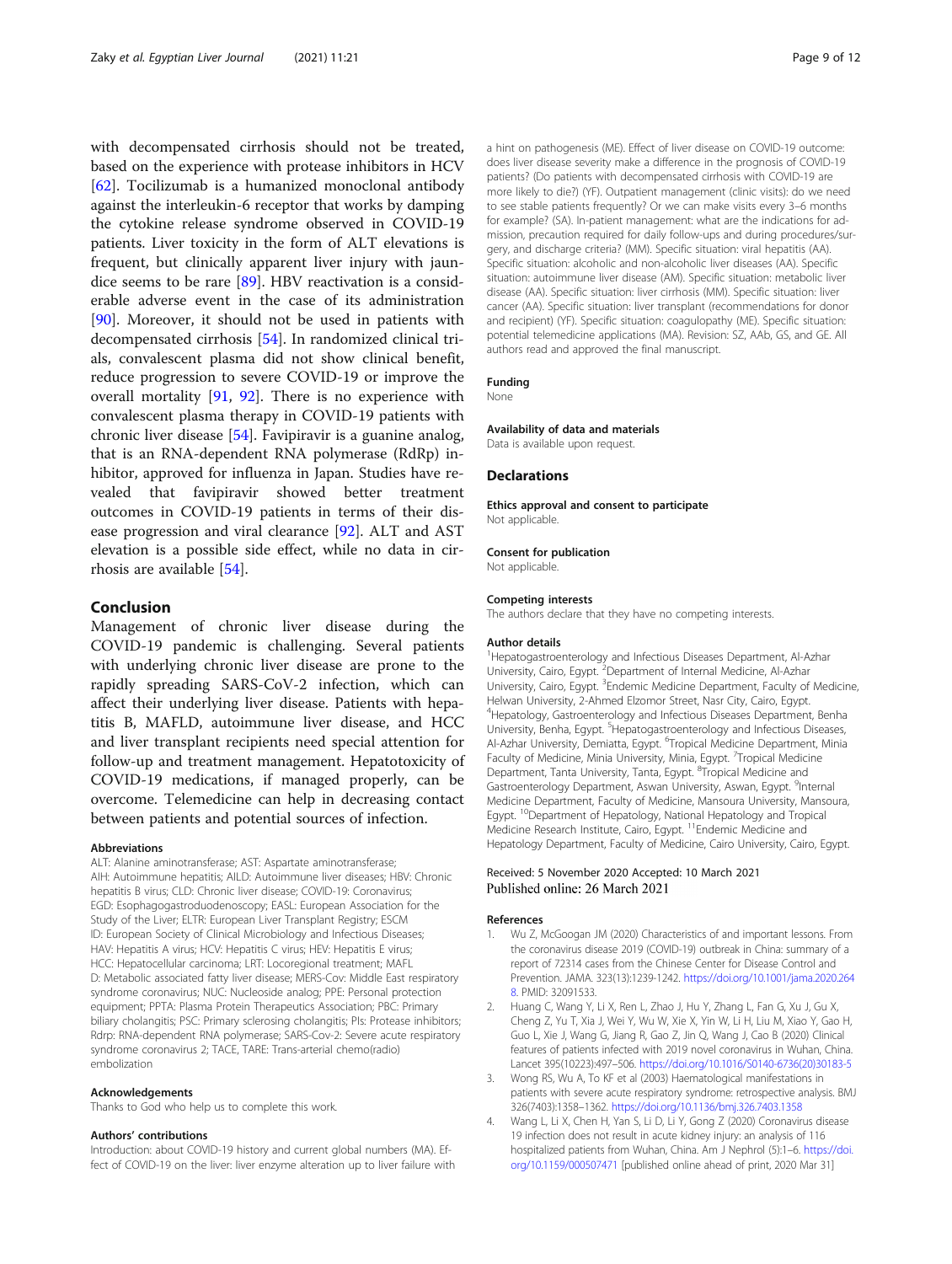- <span id="page-9-0"></span>5. Li B, Yang J, Zhao F (2020) Prevalence and impact of cardiovascular metabolic diseases on COVID-19 in China. Clin Res Cardiol 109(5):531–538. <https://doi.org/10.1007/s00392-020-01626-9>
- 6. Xiong TY, Redwood S, Prendergast B, Chen M (2020) Coronaviruses and the cardiovascular system: acute and long-term implications. Eur Heart J 41(19): 1798–1800. <https://doi.org/10.1093/eurheartj/ehaa231>
- 7. Zhang C, Shi L, Wang FS (2020) Liver injury in COVID-19: management and challenges. Lancet Gastroenterol Hepatol 5(5):428–430. [https://doi.org/10.1](https://doi.org/10.1016/S2468-1253(20)30057-1) [016/S2468-1253\(20\)30057-1](https://doi.org/10.1016/S2468-1253(20)30057-1)
- Sun J, Aghemo A, Forner A, Valenti L (2020) COVID-19 and liver disease. Liver Int. <https://doi.org/10.1111/liv.14470> [published online ahead of print, 2020 Apr 6]
- 9. Schaefer EAK, Arvind A, Bloom PP, Chung RT (2020) Interrelationship between coronavirus infection and liver disease. Clin Liver Dis 15(5):175– 180. <https://doi.org/10.1002/cld.967>
- 10. Qiu H, Wander P, Bernstein D, Satapathy SK (2020) Acute on chronic liver failure from novel severe acute respiratory syndrome coronavirus 2 (SARS-CoV-2). Liver Int. <https://doi.org/10.1111/liv.14506> [published online ahead of print, 2020 May 5]
- 11. Große K, Kramer M, Trautwein C, Bruns T (2020) SARS-CoV-2 as an extrahepatic precipitator of acute-on-chronic liver failure. Liver Int 40(7): 1792–1793. <https://doi.org/10.1111/liv.14540> [published online ahead of print, 2020 May 21]
- 12. Reddy KR (2020) SARS-CoV-2 and the liver: considerations in hepatitis B and hepatitis C infections. Clin Liver Dis 15(5):191–194. [https://doi.org/10.1002/](https://doi.org/10.1002/cld.970) [cld.970](https://doi.org/10.1002/cld.970)
- 13. Gao F, Zheng KI, Wang XB et al (2020) Metabolic associated fatty liver disease increases COVID-19 disease severity in non-diabetic patients. J Gastroenterol Hepatol. <https://doi.org/10.1111/jgh.15112> [published online ahead of print, 2020 May 21]
- 14. Gao F, Zheng KI, Wang XB, Yan HD, Sun QF, Pan KH, Wang TY, Chen YP, George J, Zheng MH (2020) Metabolic associated fatty liver disease increases coronavirus disease 2019 disease severity in nondiabetic patients. J Gastroenterol Hepatol 21. <https://doi.org/10.1111/jgh.15112> PMID: 32436622
- 15. Odjidja EN, Longo VL, Rizzatti G, Bandoh S (2020) Coronavirus disease 2019 and viral hepatitis coinfection: provide guidelines for integrated screening and treatment. J Med Virol. <https://doi.org/10.1002/jmv.26021> Accepted Author Manuscript
- 16. Mantovani A, Beatrice G, Dalbeni A (2020) Coronavirus disease 2019 and prevalence of chronic liver disease: a meta-analysis. Liver Int 00(6):1–5. <https://doi.org/10.1111/liv.14465>
- 17. Richardson S, Hirsch JS, Narasimhan M, Crawford JM, McGinn T, Davidson KW, and the Northwell COVID-19 Research Consortium, Barnaby DP, Becker LB, Chelico JD, Cohen SL, Cookingham J, Coppa K, Diefenbach MA, Dominello AJ, Duer-Hefele J, Falzon L, Gitlin J, Hajizadeh N, Harvin TG, Hirschwerk DA, Kim EJ, Kozel ZM, Marrast LM, Mogavero JN, Osorio GA, Qiu M, Zanos TP (2020) Presenting characteristics, comorbidities, and outcomes among 5700 patients hospitalized with COVID-19 in the New York City area. JAMA 323(20):2052–2059. <https://doi.org/10.1001/jama.2020.6775>
- 18. Chen X, Jiang Q, Ma Z, et al (2020) Clinical characteristics of hospitalized patients with SARS-CoV-2 and hepatitis B virus coinfection. medRxiv. Available at: <https://doi.org/10.1101/2020.03.23.20040733.10>
- 19. Blach S, Kondili LA, Aghemo A, Cai Z, Dugan E, Estes C, Gamkrelidze I, Ma S, Pawlotsky JM, Razavi-Shearer D, Razavi H, Waked I, Zeuzem S, Craxi A (2021) Impact of COVID-19 on global HCV elimination efforts. J Hepatol 74(1):31– 36. <https://doi.org/10.1016/j.jhep.2020.07.042>
- 20. Guss D, Sherigar J, Rosen P, Mohanty SR (2018) Diagnosis and management of hepatitis C infection in primary care settings. J Gen Intern Med 33(4):551– 557. <https://doi.org/10.1007/s11606-017-4280-y>
- 21. Karimi-Sari H, Rezaee-Zavareh MS (2020) COVID-19 and viral hepatitis elimination programs: are we stepping backward? Liver Int. [https://doi.org/1](https://doi.org/10.1111/liv.14486) [0.1111/liv.14486](https://doi.org/10.1111/liv.14486) [published online ahead of print, 2020 Apr 22]
- 22. Ji D, Qin E, Xu J, Zhang D, Cheng G, Wang Y, Lau G (2020) Non-alcoholic fatty liver diseases in patients with COVID-19: A retrospective study. J Hepatol 73(2):451–453. <https://doi.org/10.1016/j.jhep.2020.03.044>. Epub 2020 Apr 8.
- 23. Eslam M, Sanyal AJ, George J, Sanyal A, Neuschwander-Tetri B, Tiribelli C, Kleiner DE, Brunt E, Bugianesi E, Yki-Järvinen H, Grønbæk H, Cortez-Pinto H, George J, Fan J, Valenti L, Abdelmalek M, Romero-Gomez M, Rinella M, Arrese M, Eslam M, Bedossa P, Newsome PN, Anstee QM, Jalan R, Bataller R,

Loomba R, Sookoian S, Sarin SK, Harrison S, Kawaguchi T, Wong VWS, Ratziu V, Yilmaz Y, Younossi Z (2020) MAFLD: a consensus-driven proposed nomenclature for metabolic associated fatty liver disease. Gastroenterology 158(7):1999–2014. <https://doi.org/10.1053/j.gastro.2019.11.312>

- 24. Younossi ZM (2019) Non-alcoholic fatty liver disease a global public health perspective. J Hepatol 70(3):531–544. [https://doi.org/10.1016/j.](https://doi.org/10.1016/j.jhep.2018.10.033) ihep.2018.10.033
- 25. Taylor RS, Taylor RJ, Bayliss S, Hagström H, Nasr P, Schattenberg JM, Ishigami M, Toyoda H, Wai-Sun Wong V, Peleg N, Shlomai A, Sebastiani G, Seko Y, Bhala N, Younossi ZM, Anstee QM, McPherson S, Newsome PN (2020) Association between fibrosis stage and outcomes of patients with non-alcoholic fatty liver disease: a systematic review and metaanalysis. Gastroenterology 158(6):1611–1625. [https://doi.org/10.1053/j.ga](https://doi.org/10.1053/j.gastro.2020.01.043) [stro.2020.01.043](https://doi.org/10.1053/j.gastro.2020.01.043)
- 26. Feng G, Zheng KI, Yan QQ, Rios RS, Targher G, Byrne CD, Poucke SV, Liu WY, Zheng MH (2020) COVID-19 and liver dysfunction: current insights and emergent therapeutic strategies. J Clin Transl Hepatol 8(1):18–24. [https://doi.](https://doi.org/10.14218/JCTH.2020.00018) [org/10.14218/JCTH.2020.00018](https://doi.org/10.14218/JCTH.2020.00018)
- 27. Van der Poorten D, Milner KL, Hui J, Hodge A, Trenell MI, Kench JG et al (2008) Visceral fat: a key mediator of steatohepatitis in metabolic liver disease. Hepatology 48(2):449–457. <https://doi.org/10.1002/hep.22350>
- 28. Chen F, Esmaili S, Rogers GB, Bugianesi E, Petta S, Marchesini G et al (2019) Lean NAFLD: a distinct entity shaped by differential metabolic adaptation. Hepatology 71(4):1213–1227
- 29. Targher G, Mantovani A, Byrne CD et al (2020) Risk of severe illness from COVID-19 in patients with metabolic dysfunction-associated fatty liver disease and increased fibrosis scores. Gut:gutjnl-2020-321611. [https://doi.org/10.1136/](https://doi.org/10.1136/gutjnl-2020-321611) [gutjnl-2020-321611](https://doi.org/10.1136/gutjnl-2020-321611) [published online ahead of print, 2020 May 15]
- 30. Biquard L, Valla D, Rautou PE (2020) No evidence for an increased liver uptake of SARS-CoV-2 in metabolic associated fatty liver disease. J Hepatol: S0168-8278(20)30279-8. <https://doi.org/10.1016/j.jhep.2020.04.035> [published online ahead of print, 2020 Apr 30]
- 31. Cheung K, Hung IF, Chan PP, Lung KC, Tso E, Liu R (2020) Gastrointestinal manifestations of SARS-CoV-2 infection and virus load in fecal samples from the Hong Kong cohort and systematic review and meta-analysis. Gastroenterology:S0016-5085(20)30448-0. [https://doi.org/10.1053/j.gastro.202](https://doi.org/10.1053/j.gastro.2020.03.065) [0.03.065](https://doi.org/10.1053/j.gastro.2020.03.065)
- 32. Honce R, Schultz-Cherry S (2019) Impact of obesity on influenza A virus pathogenesis, immune response, and evolution. Front Immunol 10:1071. <https://doi.org/10.3389/fimmu.2019.01071> eCollection 2019
- 33. Manns MP, Czaja AJ, Gorham JD, Krawitt EL, Mieli-Vergani G, Vergani D, Vierling JM (2010) Diagnosis and management of autoimmune hepatitis. Hepatology 51(6):2193–2213. <https://doi.org/10.1002/hep.23584>
- 34. Forns X, Navasa M (2020) Liver transplant immunosuppression during the COVID-19 pandemic. Gastroenterol Hepatol 43(8):457–463. [https://doi.org/1](https://doi.org/10.1016/j.gastrohep.2020.06.003) [0.1016/j.gastrohep.2020.06.003](https://doi.org/10.1016/j.gastrohep.2020.06.003) Epub 2020 Jun 12. PMID: 32646657; PMCID: PMC7290227. English, Spanish
- 35. Mack, C.L., Adams, D., Assis, D.N., Kerkar, N., Manns, M.P., Mayo, M.J., Vierling, J.M., Alsawas, M., Murad, M.H. and Czaja, A.J. (2020), Diagnosis and management of autoimmune hepatitis in adults and children: 2019 practice guidance and guidelines from the American Association for the Study of Liver Diseases. Hepatology 72:671–722. [https://doi.org/10.1002/hep.31065.](https://doi.org/10.1002/hep.31065)
- 36. Lleo A, Invernizzi P, Lohse AW, Aghemo A, Carbone M (2020) Highlights for management of patients with autoimmune liver disease during COVID-19 pandemia. J Hepatol 73(2):453–455. [https://doi.org/10.1016/j.](https://doi.org/10.1016/j.jhep.2020.04.002) ihep.2020.04.002
- 37. Chen N, Zhou M, Dong X, Qu J, Gong F, Han Y, Qiu Y, Wang J, Liu Y, Wei Y (2020) Epidemiological and clinical characteristics of 99 cases of 2019 novel coronavirus pneumonia in Wuhan, China: a descriptive study. Lancet 395(10223):507–513. [https://doi.org/10.1016/S0140-6736\(20\)30211-7](https://doi.org/10.1016/S0140-6736(20)30211-7)
- 38. Wander P, Epstein M, Bernstein D (2020) COVID-19 presenting as acute hepatitis. Am J Gastroenterol 115(6):941–942. [https://doi.org/10.14309/ajg.](https://doi.org/10.14309/ajg.0000000000000660) [0000000000000660](https://doi.org/10.14309/ajg.0000000000000660) PMID: 32301760; PMCID: PMC7172489
- 39. Di Giorgio A, Nicastro E, Speziani C, De Giorgio M, Magro B, Fagiuoli S, Antiga LD (2020) Since January 2020 Elsevier has created a COVID-19 resource centre with free information in English and Mandarin on the novel coronavirus COVID
- 40. Di Giorgio A, Nicastro E, Speziani C, De Giorgio M, Pasulo L, Magro B, Fagiuoli S, D'Antiga L (2020) Health status of patients with autoimmune liver disease during SARS-CoV-2 outbreak in northern Italy. J Hepatol 73(3): 702–705. <https://doi.org/10.1016/j.jhep.2020.05.008>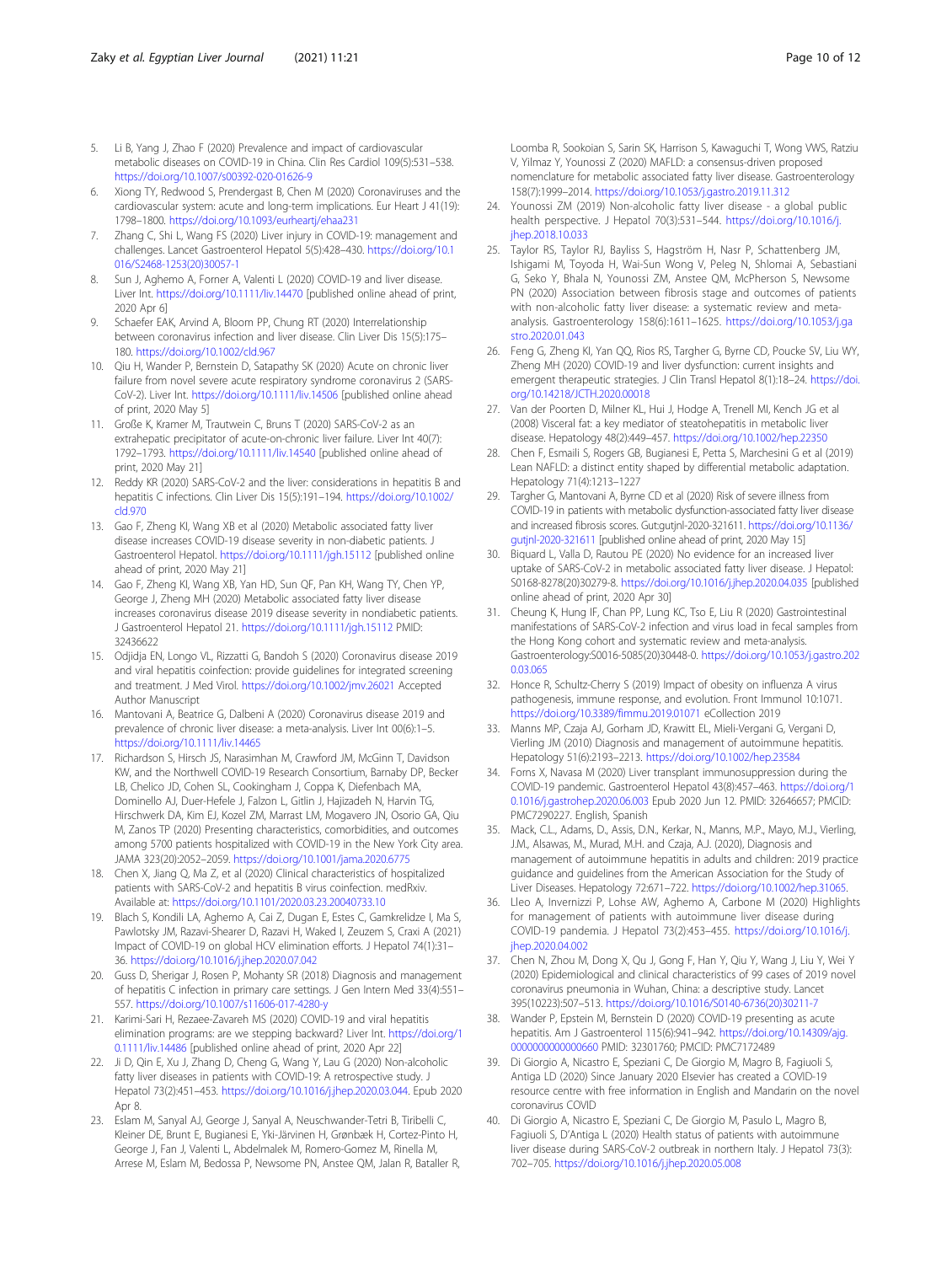- <span id="page-10-0"></span>41. Fix OK, Hameed B, Fontana RJ, Kwok RM, McGuire BM, Mulligan DC, Pratt DS, Russo MW, Schilsky ML, Verna EC, Loomba R, Cohen DE, Bezerra JA, Reddy KR, Chung RT (2020) Clinical Best Practice Advice for Hepatology and Liver Transplant Providers During the COVID-19 Pandemic: AASLD Expert Panel Consensus Statement. Hepatology 72(1):287–304. [https://doi.org/10.1002/hep.31281.](https://doi.org/10.1002/hep.31281)
- 42. Cascella M, Rajnik M, Cuomo A, Dulebohn SC, Di Napoli R. Features, Evaluation, and Treatment of Coronavirus (COVID-19). 2021 Jan 16. In: StatPearls [Internet]. Treasure Island (FL): StatPearls Publishing; 2021 Jan-. PMID: 32150360.
- 43. El Kassas M, Alboraie M, Al Balakosy A et al (2020) Liver transplantation in the era of COVID-19. Arab J Gastroenterol:S1687-1979(20)30053-8. <https://doi.org/10.1016/j.ajg.2020.04.019> [published online ahead of print, 2020 May 12]
- 44. Hamid S, Alvares da Silva MR, Burak KW, Chen T, Drenth J, Esmat G, Gaspar R, LaBrecque D, Lee A, Macedo G, McMahon B, Ning Q, Reau N, Sonderup M, van Leeuwen DJ, Armstrong DMA, Yurdaydin C (2021) WGO Guidance for the care of patients with COVID-19 and liver disease. J Clin Gastroenterol 55(1):1–11. <https://doi.org/10.1097/MCG.0000000000001459>
- 45. Radford-Smith DE, Powell EE, Powell LW (2018) Haemochromatosis: a clinical update for the practising physician. Intern Med J 48(5):509–516. <https://doi.org/10.1111/imj.13784>
- 46. Zhu N, Zhang D, Wang W, Li X, Yang B, Song J, Zhao X, Huang B, Shi W, Lu R, Niu P, Zhan F, Ma X, Wang D, Xu W, Wu G, Gao GF, Tan W, China Novel Coronavirus Investigating and Research Team (2020) A novel coronavirus from patients with pneumonia in China, 2019. N Engl J Med 382(8):727–733. <https://doi.org/10.1056/NEJMoa2001017>
- 47. Rametta R, Meroni M, Dongiovanni P (2020) From environment to genome and back: a lesson from HFE mutations. Int J Mol Sci 21(10):E3505
- 48. Kowdley KV, Brown KE, Ahn J, Sundaram V (2019) ACG Clinical Guideline: hereditary hemochromatosis. Am J Gastroenterol 114(8):1202–1218. [https://](https://doi.org/10.14309/ajg.0000000000000315) [doi.org/10.14309/ajg.0000000000000315](https://doi.org/10.14309/ajg.0000000000000315)
- 49. Ferenci P (2017) Diagnosis of Wilson disease. Handb Clin Neurol 142:171– 180. <https://doi.org/10.1016/B978-0-444-63625-6.00014-8>
- 50. Huster D (2018) Wilson disease. Internist (Berl) 59(2):159–174
- 51. Lima TG, Benevides FLN, Esmeraldo Filho FL, Farias IS, Dourado DXC, Fontenele EGP et al (2019) Treatment of iron overload syndrome: a general review. Rev Assoc Med Bras (1992) 65(9):1216–1222
- 52. Mohamed AA, Mohamed N, Mohamoud S, Zahran FE, Khattab RA, El-Damasy DA et al (2020) SARS-CoV-2: the path of prevention and control. Infect Disord Drug Targets. [https://doi.org/10.2174/187152652066620052](https://doi.org/10.2174/1871526520666200520112848) [0112848](https://doi.org/10.2174/1871526520666200520112848) Online ahead of print
- 53. [https://www.alpha1.org/alphas-friends-family/resources/covid-19-updates/.](https://www.alpha1.org/alphas-friends-family/resources/covid-19-updates/) Acssesed 28 Dec 2020.
- 54. Boettler T, Newsome PN, Mondelli MU, Maticic M, Cordero E, Cornberg M, Berg T (2020) Care of patients with liver disease during the COVID-19 pandemic: EASL-ESCMID position paper. JHEP Rep 2(3):100113. [https://doi.](https://doi.org/10.1016/j.jhepr.2020.100113) [org/10.1016/j.jhepr.2020.100113](https://doi.org/10.1016/j.jhepr.2020.100113)
- 55. Maurice JB, Brodkin E, Arnold F, Navaratnam A, Paine H, Khawar S, Dhar A, Patch D, O'Beirne J, Mookerjee R, Pinzani M, Tsochatzis E, Westbrook RH (2016) Validation of the Baveno VI criteria to identify low risk cirrhotic patients not requiring endoscopic surveillance for varices. J Hepatol 65(5): 899–905. <https://doi.org/10.1016/j.jhep.2016.06.021>
- 56. Chandok N, Watt KDS (2010) Pain management in the cirrhotic patient: the clinical challenge. Mayo Clin Proc 85(5):451–458. <https://doi.org/10.4065/mcp.2009.0534>
- 57. Aggarwal A, Puri K, Liangpunsakul S (2014) Deep vein thrombosis and pulmonary embolism in cirrhotic patients: systematic review. World J Gastroenterol 20(19):5737–5745. <https://doi.org/10.3748/wjg.v20.i19.5737> Available from: URL: <http://www.wjgnet.com/1007-9327/full/v20/i19/5737.htm>
- 58. Harrison C. Coronavirus puts drug repurposing on the fast track. 2020. Available from: [https://www.nature.com/articles/d41587-020-00003-1.](https://www.nature.com/articles/d41587-020-00003-1) Cited March 12th 2020
- 59. (2012) Hydroxychloroquine. LiverTox: clinical and research information on drug-induced liver injury. National Institute of Diabetes and Digestive and Kidney Diseases, Bethesda. doi: <https://doi.org/10.1007/s40278-019-58063-3>
- 60. Casado JL, Del Palacio M, Moya J, Rodriguez JM, Moreno A, Perez-Elías MJ et al (2011) Safety and pharmacokinetics of lopinavir in HIV/HCV coinfected patients with advanced liver disease. HIV Clin Trials 12(5):235–243. [https://](https://doi.org/10.1310/hct1205-235) [doi.org/10.1310/hct1205-235](https://doi.org/10.1310/hct1205-235)
- 61. Grein J, Ohmagari N, Shin D, Diaz G, Asperges E, Castagna A (2020) Compassionate use of remdesivir for patients with severe Covid-19. N Engl J Med 382(24):2327–2336. <https://doi.org/10.1056/NEJMoa2007016>
- 62. Genovese MC, Kremer JM, van Vollenhoven RF, Alten R, Scali JJ, Kelman A, Dimonaco S, Brockwell L (2017) Transaminase levels and hepatic events during tocilizumab treatment: pooled analysis of long-term clinical trial safety data in rheumatoid arthritis. Arthritis Rheumatol 69(9):1751–1761. <https://doi.org/10.1002/art.40176>
- 63. Singal AG, Mittal S, Yerokun OA, Ahn C, Marrero JA, Yopp AC, Parikh ND, Scaglione SJ (2017) Hepatocellular carcinoma screening associated with early tumor detection and improved survival among patients with cirrhosis in the US. Am J Med 130(9):1099–1106.e1. [https://doi.org/10.1016/j.a](https://doi.org/10.1016/j.amjmed.2017.01.021) [mjmed.2017.01.021](https://doi.org/10.1016/j.amjmed.2017.01.021)
- 64. (2018) European Association for the Study of the Liver EASL Clinical Practice Guidelines: management of hepatocellular carcinoma. J Hepatol 69(1):182– 236. <https://doi.org/10.1016/j.jhep.2018.03.019>
- Singh S, Khan A (2020) Clinical characteristics and outcomes of coronavirus disease 2019 among patients with preexisting liver disease in the United States: a multicenter research network study. Gastroenterology 159(2):768– 771.e3. <https://doi.org/10.1053/j.gastro.2020.04.064> PMID: 32376408
- 66. Kudo M, Kurosaki M, Ikeda M, Aikata H, Hiraoka A, Torimura T, Sakamoto N (2020) Treatment of hepatocellular carcinoma during the COVID-19 outbreak: the Working Group report of JAMTT-HCC. Hepatol Res 50(9):1004– 1014. <https://doi.org/10.1111/hepr.13541> Epub 2020 Jul 20. PMID: 32583525; PMCID: PMC7361293
- 67. Adam R, Karam V, Delvart V, O'Grady J, Mirza D, Klempnauer J et al (2012) Evolution of indications and results of liver transplantation in Europe. A report from the European Liver Transplant Registry (ELTR). J Hepatol 57(3): 675–688. <https://doi.org/10.1016/j.jhep.2012.04.015>
- 68. Dutkowski P, De Rougemont O, Mullhaupt B, Clavien PA (2010) Current and future trends in liver transplantation in Europe. Gastroenterology 138(3): 802–809, e1–e4. <https://doi.org/10.1053/j.gastro.2010.01.030>
- 69. Van Doremalen N, Bushmaker T, Morris DH, Holbrook MG, Gamble A, Williamson BN, et al (2020) Aerosol and surface stability of SARS-COV-2 as compared with SARS-COV-1. N Engl J Med 382:1564–1567. [https://www.](https://www.nejm.org/doi/pdf/10.1056/NEJMc2004973) [nejm.org/doi/pdf/10.1056/NEJMc2004973.](https://www.nejm.org/doi/pdf/10.1056/NEJMc2004973)
- 70. Saigal S, Gupta S, Sudhindran S, Goyal N, Rastogi A et al (2020) Liver transplantation and COVID-19 (coronavirus) infection: guidelines of the liver transplant Society of India (LTSI). Hepatol Int:1–3. [https://doi.org/10.1007/s12](https://doi.org/10.1007/s12072-020-10041-1) [072-020-10041-1](https://doi.org/10.1007/s12072-020-10041-1) [Epub ahead of print]
- 71. D'Antiga L (2020) Coronaviruses and immunosuppressed patients. The facts during the third epidemic. Liver Transpl. <https://doi.org/10.1002/lt.25756> published online March 20
- 72. Bhoori S, Rossi RE, Citterio D, Mazzaferro V (2020) COVID-19 in long-term liver transplant patients: preliminary experience from an Italian transplant centre in Lombardy. [https://doi.org/10.1016/S2468-1253\(20\)30116-3](https://doi.org/10.1016/S2468-1253(20)30116-3)
- 73. Belli LS, Fondevila C, Cortesi PA, Conti S, Karam V, Adam R, Coilly A, Ericzon BG, Loinaz C, Cuervas-Mons V, Zambelli M, Llado L, Diaz F, Invernizzi F, Patrono D, Faitot F, Bhooori S, Pirenne J, Perricone G, Magini G, Castells L, Detry O, Cruchaga PM, Colmenero J, Berrevoet F, Rodriguez G, Ysebaert D, Radenne S, Metselaar H, Morelli C, De Carlis L, Polak WG, Duvoux C, all the centres contributing to the ELITA-ELTR COVID-19 Registry (2020) Protective role of tacrolimus, deleterious role of age and comorbidities in liver transplant recipients with Covid-19: results from the ELITA/ELTR multi-center European study. Gastroenterology:S0016-5085(20)35514-1. [https://doi.org/10.1053/j.ga](https://doi.org/10.1053/j.gastro.2020.11.045) [stro.2020.11.045](https://doi.org/10.1053/j.gastro.2020.11.045) Epub ahead of print. PMID: 33307029; PMCID: PMC7724463
- 74. Fix OK, Hameed B, Fontana RJ et al (2020) Clinical best practice advice for hepatology and liver transplant providers during the COVID-19 pandemic: AASLD Expert Panel Consensus Statement. Hepatology. [https://doi.org/10.1](https://doi.org/10.1002/hep.31281) [002/hep.31281](https://doi.org/10.1002/hep.31281) [published online ahead of print, 2020 Apr 16]
- 75. World Health Organization: Rational use of personal protective equipment for coronavirus disease 2019 (COVID-19). Interim guidance. Available at: [https://www.who.int/emergencies/diseases/novel-coronavirus2019/technica](https://www.who.int/emergencies/diseases/novel-coronavirus2019/technicalguidance/infection-prevention-and-control) [lguidance/infection-prevention-and-control](https://www.who.int/emergencies/diseases/novel-coronavirus2019/technicalguidance/infection-prevention-and-control). Accessed 12 Apr 2020
- 76. American Society of Transplantation. 2019-nCoV (coronavirus): FAQs for organ donation and transplantation. 2020. [https://www.myast.org/sites/defa](https://www.myast.org/sites/default/files/COVID19%20FAQ%20Tx%20Centers%2003.20.2020-FINAL.pdf) [ult/files/COVID19%20FAQ%20Tx%20Centers%2003.20.2020-FINAL.pdf](https://www.myast.org/sites/default/files/COVID19%20FAQ%20Tx%20Centers%2003.20.2020-FINAL.pdf). Accessed May 2020.
- 77. National Institutes of Health. Coronavirus disease 2019 (COVID-19) treatment guidelines. 2020. [https://www.covid19treatmentguidelines.nih.gov.](https://www.covid19treatmentguidelines.nih.gov) Accessed May 2020.
- 78. Fix OK, Serper M (2020) Telemedicine and telehepatology during the COVID-19 pandemic. Clin Liver Dis 15(5):187–190. [https://doi.org/10.1002/](https://doi.org/10.1002/cld.971) [cld.971](https://doi.org/10.1002/cld.971)